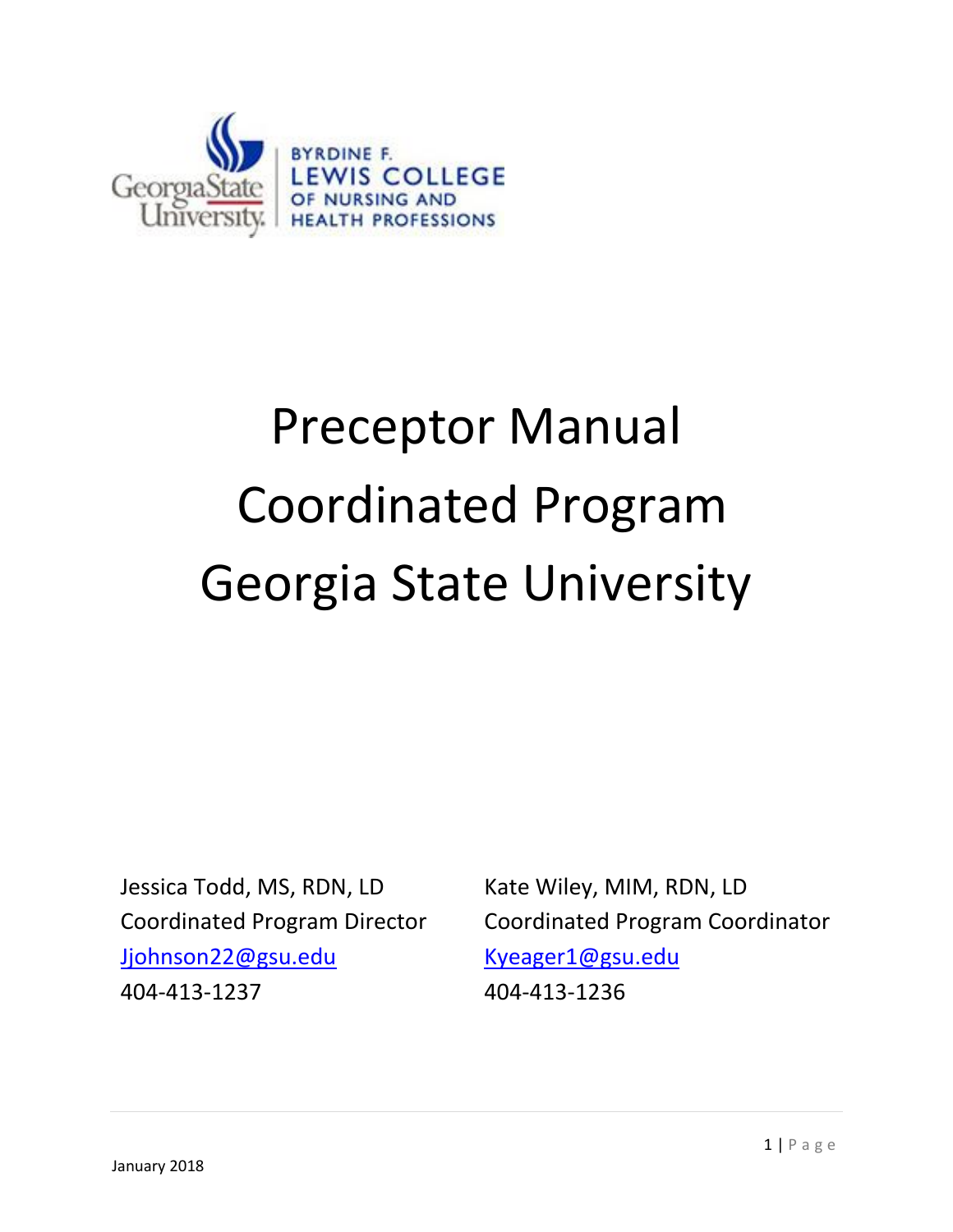# **Introduction**

Preceptors are the center of the Georgia State University's Coordinated Program! Our students would not become accomplished, successful registered dietitian nutritionists (RDNs) without the willingness, patience and expertise you provide. We realize being a preceptor requires time, skill, and dedication. This training guide is meant to assist you through the process of precepting our students. Again, THANK YOU!

# **History**

The College of Health Sciences was founded in 1968 and enrolled its first students in 1969 in the health professions of respiratory therapy, nursing, physical therapy and medical technology. The first class of students was graduated in each discipline in 1971. Also in 1971, the College opened what is now the Department of Nutrition.

The Master of Science degree with a major in Allied Health Professions was authorized by the Board of Regents in 1978. The College was organized into a School of Nursing and a School of Allied Health Professions in 1987. The School of Allied Health Professions was dissolved as an organizational entity in the spring of 1996. During the 1996-97 academic year, the Department of Criminal Justice and the Department of Social Work joined the college and a new college name, The College of Health and Human Sciences, was approved by the University System of Georgia Board of Regents.

In 2002, the name of the major was changed from Allied Health Professions to the Health Sciences in the School of Health Professions. The master's program is now administered by the Office of the Associate Dean, in collaboration with a committee of representatives from participating divisions. In 2003, the School of Nursing was named for Mrs. Byrdine F. Lewis. In 2011, the Byrdine F. Lewis School of Nursing and the School of Health Professions joined to form the new Byrdine F. Lewis School of Nursing and Health Professions and the Departments of Criminal Justice and Social Work moved to the Andrew Young School of Policy Studies. Health Informatics Technology was added in 2013 and Occupational Therapy was added in 2016 creating a total of six departments within the school. On August 1, 2017, the "school" became a "college" and the nutrition department is now officially part of the Byrdine F. Lewis College of Nursing and Health Professions. In 2018 the Lewis College will celebrate 50 years of educating healthcare professionals from bachelor degrees through doctoral degrees.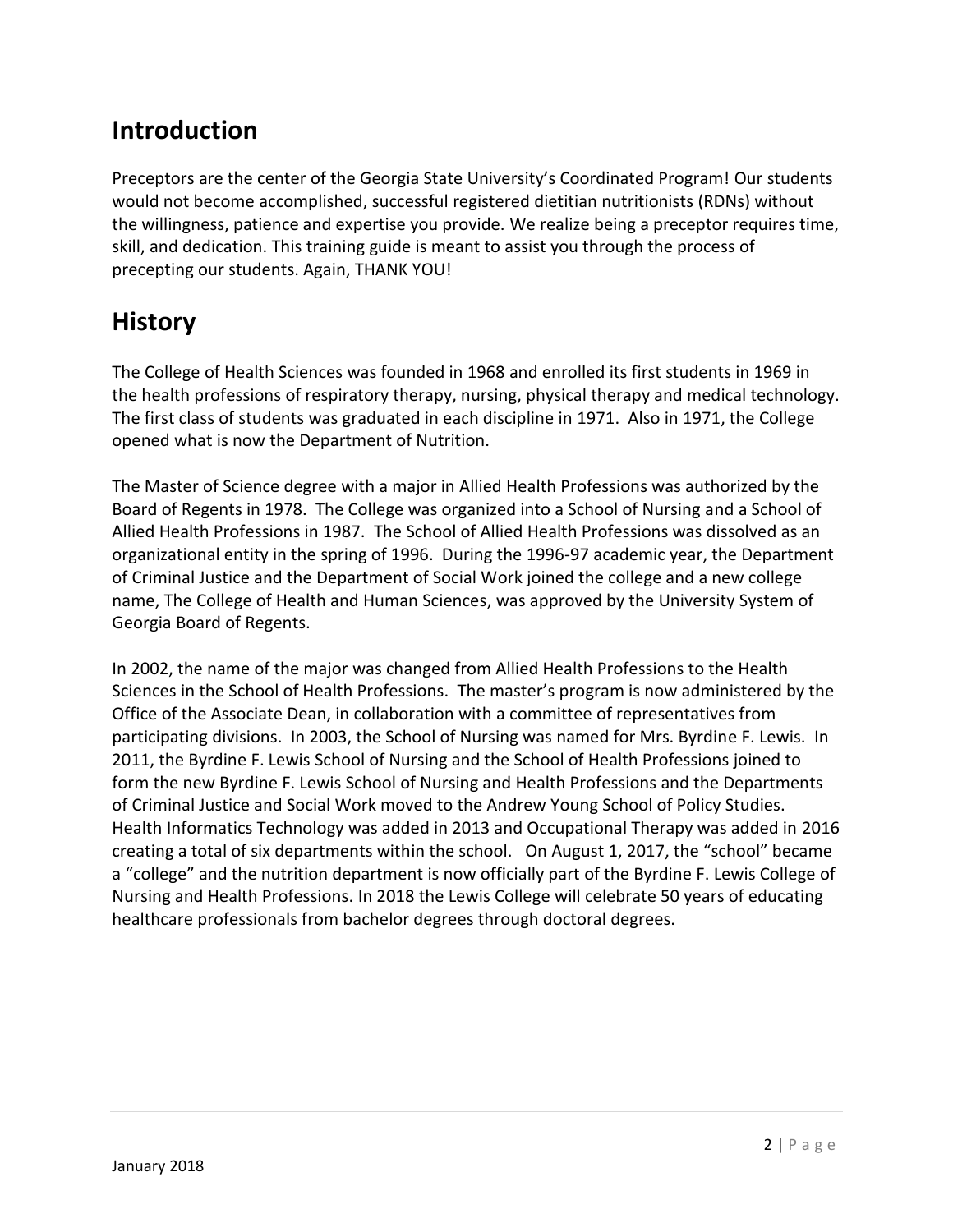# **Mission Statement**

The mission of the Coordinated Program is to prepare entry-level registered dietitian nutritionists to serve a culturally diverse population through the promotion of optimal nutrition, health and well-being, and to serve the profession and community through leadership.

The mission statement is founded on the beliefs and vision expressed in Georgia State University's mission statement and strategic plan, the Byrdine F. Lewis College of Nursing & Health Professions' mission statement and is guided by the Academy of Nutrition and Dietetics 2017 Standards of Professional Performance for Registered Dietitian Nutritionists:

- The registered dietitian nutritionist (RDN) provides quality service based on customer expectations and needs
- The registered dietitian nutritionist (RDN) applies, participates in or generates research to enhance practice
- The registered dietitian nutritionist (RDN) effectively applies knowledge and communicates with others
- The registered dietitian nutritionist (RDN) uses resources effectively and efficiently
- The registered dietitian nutritionist (RDN) systematically evaluates the quality of services and improves practice on evaluation results
- The registered dietitian nutritionist (RDN) engages in lifelong learning

# **Accreditation**

The Coordinated Program is currently granted accreditation by the Accreditation Council for Education in Nutrition and Dietetics (ACEND) of the Academy of Nutrition and Dietetics (AND), 120 South Riverside Plaza, Ste. 2190, Chicago, IL 60606, 800-877-1600, ext. 5400.

# **Role of the Preceptor**

By definition, a preceptor is one who teaches or instructs. The preceptor's role is critical in preparing students to function as dietitian nutritionists. Being a dietetic preceptor introduces additional responsibilities and requires a level of professionalism and dedication. In addition, your facility has agreed to sign a memorandum of understanding in order to precept students.

Many preceptors may not always feel prepared for their role in educating and evaluating students. Through this guide, we hope to assist you in developing your teaching, communication, and evaluation skills as you strive to be effective preceptors to Coordinated Program students.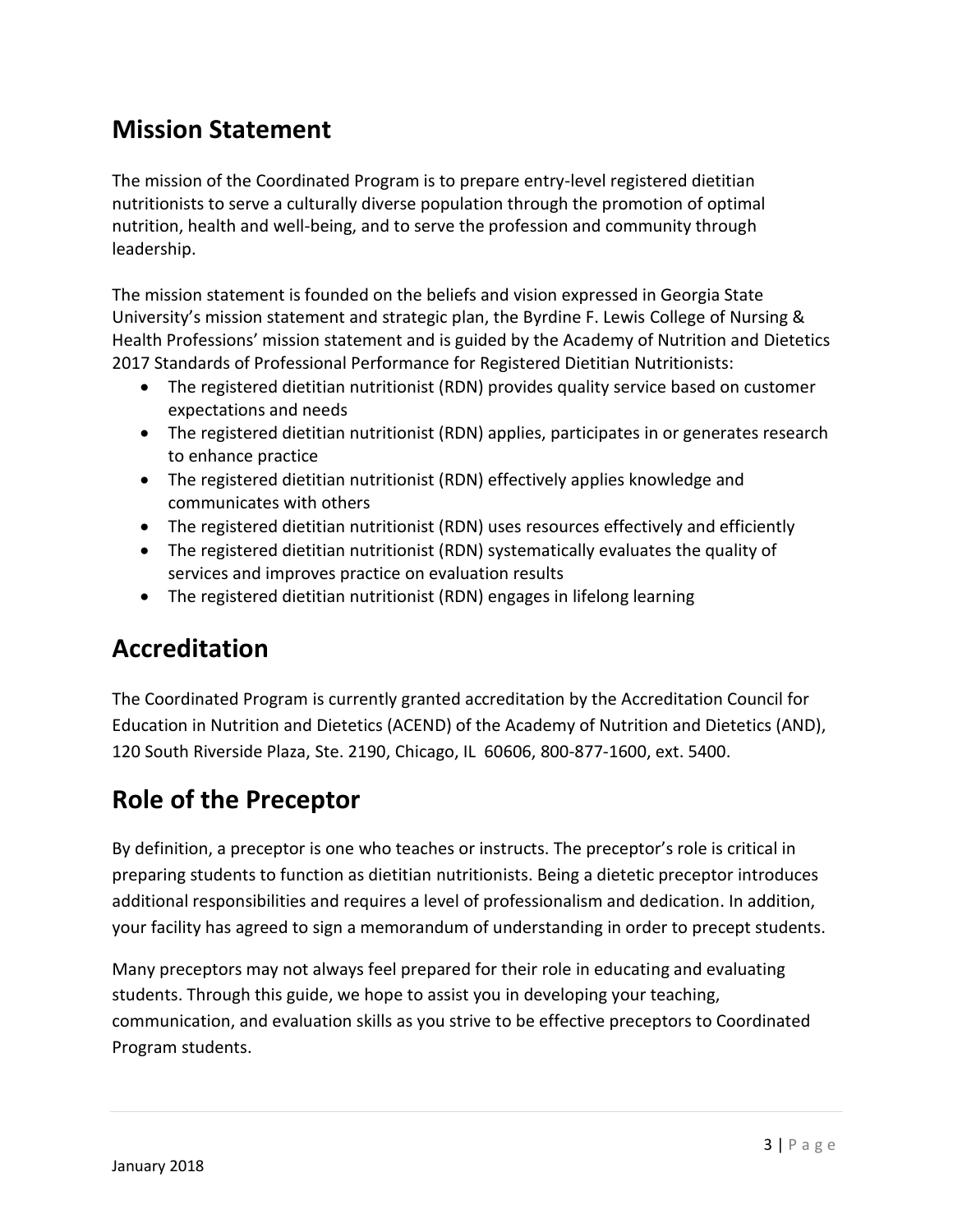# **Benefits of Being a Preceptor**

There are numerous benefits to being a preceptor. See the following list for some of the most common:

- 1. Receive FREE Continuing Professional Education (CPE) All preceptors are eligible to receive 3 CPEU's per year for a total of 15 CPEU's per certification cycle for acting as a preceptor. All you need to do is complete a "Verification and Self-reflection Form" and have it signed by the program director.
- 2. Satisfaction of Shaping Future Registered Dietitian Nutritionists You have invested time and effort into developing your skills and one of the greatest rewards is being able to pay-it-forward by working with Coordinated Program students to develop their skills.
- 3. Providing Service to the Dietetic Profession All RDNs have completed supervised practice programs where they worked with preceptors. If you ever ask an RDN what their greatest experiences were during their supervised practice program, they always say the rotations and the preceptors. Providing service to the profession is often noted as an intangible benefit of precepting.
- 4. Makes the Job More Interesting Jobs, no matter what the job, can get monotonous. Coordinated Program students break the routine. They bring questions, insight, and provoke discussion. In addition, they can free up the RDN to do more pressing work.
- 5. Recruitment of Future Colleagues When a Coordinated Program student has had a satisfying experience at your facility, they are more likely to want to pursue a career there in the future. Many students become entry-level dietitians in facilities where they have completed rotations.
- 6. Coordinated Program Students Can Complete Needed Projects Most RDN's have multiple projects that have been put on hold due to time restrictions. Students are the perfect candidates to assist in completing those projects.
- 7. Increase Awareness of New Research Coordinated Program students have the most up-to-date research due to their courses, thesis, and master's projects. Many preceptors report learning from the students as a strength of precepting.
- 8. Coordinated Program Students Bring New Ideas Coordinated Program students have been rotating through other facilities and can share things they have learned along the way. In addition, it's always nice to have "fresh eyes" view your projects and give you opinions.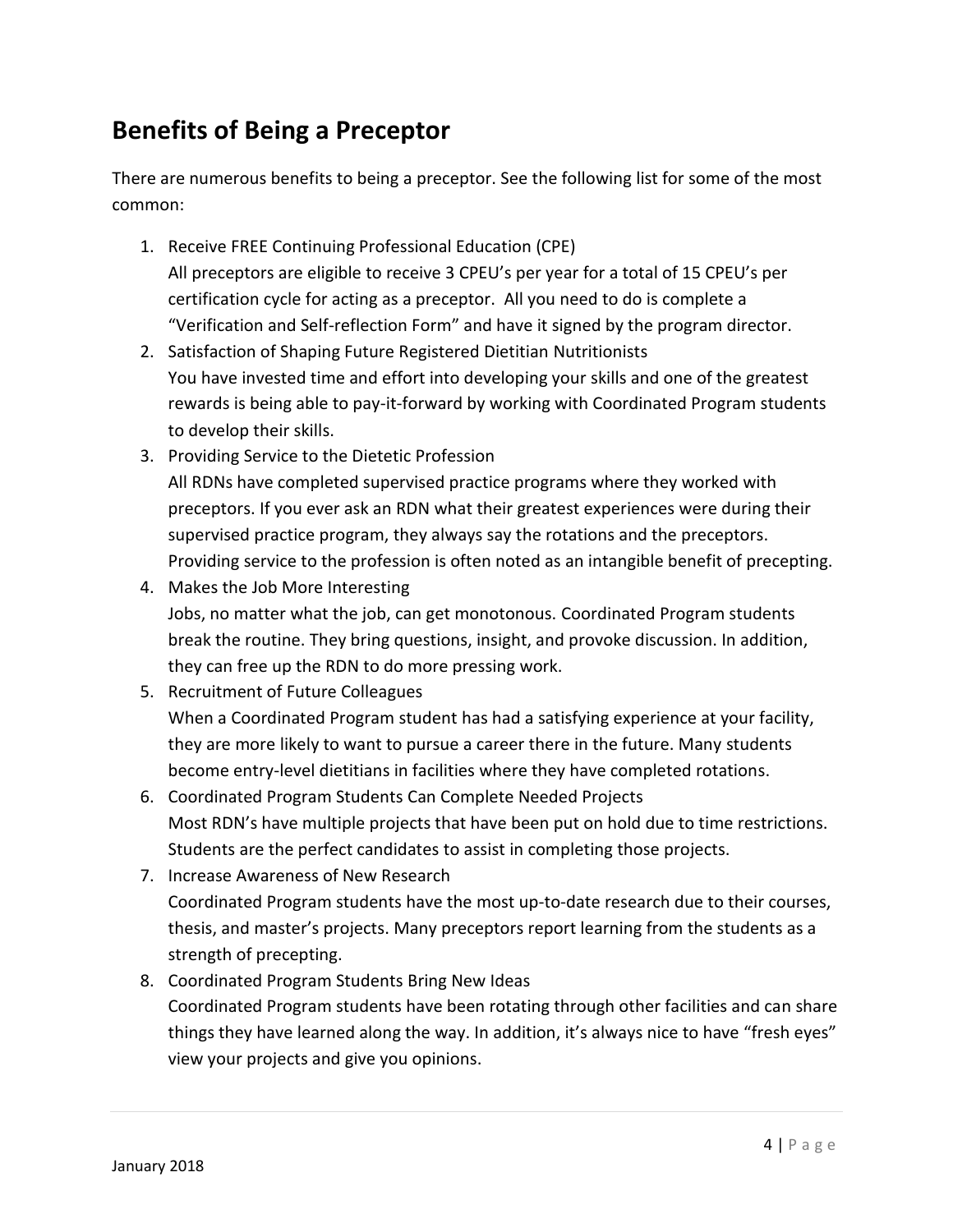- 9. Teaching Coordinated Program Students Increases Knowledge In preparing to take Coordinated Program students, preceptors often review current material in order to teach the material in an effective way. Students ask questions that provoke discussion resulting in increased knowledge.
- 10. Adds Prestige to Your Job

Having Coordinated Program students is seen as a contribution to your profession and should be added to your resume.

11. It's Fun

Being a preceptor can be one of the most rewarding and enjoyable parts of your profession. There is something to be said about surrounding yourself with fresh, new faces on a consistent basis.

# **Characteristics of an Effective Preceptor**

- 1. Organized and focused
- 2. Presents a positive attitude and commitment toward the profession
- 3. Values student-preceptor interactions
- 4. Dynamic and enthusiastic
- 5. Participates in local nutritional organizations and continuing education
- 6. Models professional behavior
- 7. Competent and confident
- 8. Relates well to students
- 9. Creates an atmosphere for open communication and answers learner questions clearly and precisely
- 10. Supports students with appropriate, frequent feedback in a timely fashion
- 11. Challenges students to perform by giving them increasing responsibility
- 12. Demonstrates respect and patience as students continue to learn
- 13. Applies evidence-based guidelines when making recommendations
- 14. Communicates clear goals and expectations
- 15. Open to contradictory ideas and opinions
- 16. Performs fair and thoughtful evaluations

# **Supervised Practice**

Practice is what you, the preceptor, do every day. The intent of supervised practice is to give the student the opportunity to learn what it is that you do and develop the skills needed for an entry-level position in the field of dietetics. Coordinated Program students should not be expected to perform your job at the same level as you but have the ability to practice and develop their skills under your supervision.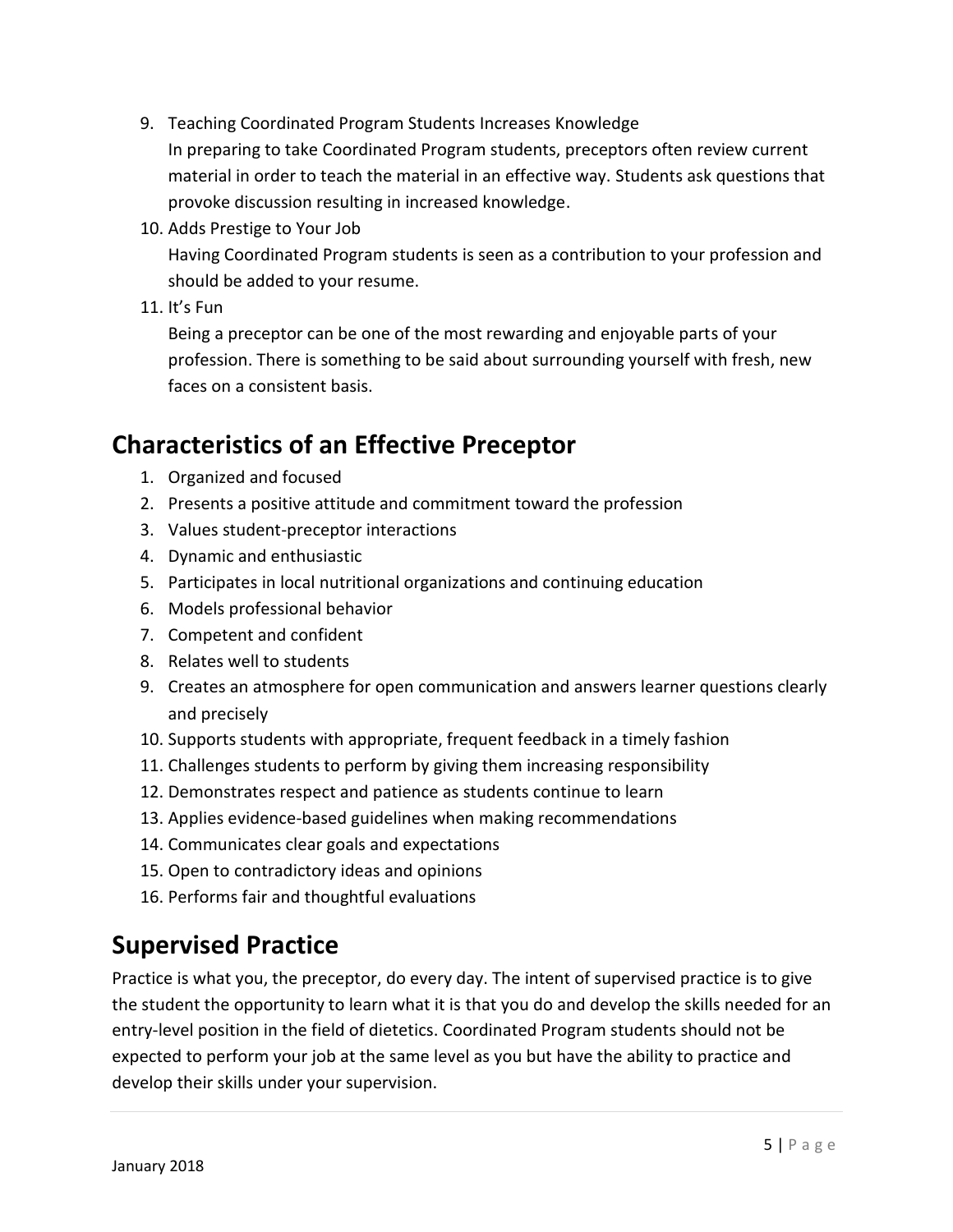A good starting point would be to think of training a new employee. Orient the student to the facility and start going over the tasks you complete on a day-to-day basis. Allow the student to observe and then practice what they have learned. Students will learn more when allowed to practice, get feedback, and practice again. Solely observing does not increase student confidence.

A meaningful rotation is one that provides a positive work environment and encourages the student to contribute to the team.

# **Program Competencies**

Upon completing the Coordinated Program, the student will have met the 2017 core competencies established by the Accreditation Council for Education in Nutrition and Dietetics (ACEND) of the Academy of Nutrition and Dietetics (AND).

#### **1. Scientific and Evidence Base of Practice: Integration of Scientific Information and Research into Practice**

| <b>CRDN 1.1</b> | Select indicators of program quality and/or customer service and<br>measure achievement of objectives. |
|-----------------|--------------------------------------------------------------------------------------------------------|
| <b>CRDN 1.2</b> | Apply evidence-based guidelines, systematic reviews and scientific<br>literature.                      |
| <b>CRDN 1.3</b> | Justify programs, products, services, and care using appropriate evidence<br>or data.                  |
| <b>CRDN 1.4</b> | Evaluate emerging research for application in nutrition and dietetics<br>practice.                     |
| <b>CRDN 1.5</b> | Conduct projects using appropriate research methods, ethical procedures<br>and data analysis.          |
| <b>CRDN 1.6</b> | Incorporate critical-thinking skills in overall practice                                               |

#### **2. Professional Practice Expectations: beliefs, values, attitudes and behaviors for the**

#### **Professional dietitian nutritionist level of practice.**

**CRDN 2.1** Practice in compliance with current federal regulations and state statutes and rules, as applicable and in accordance with accreditation standards and the Scope of Nutrition and Dietetics Practice and Code of Ethics for the Profession of Nutrition and Dietetics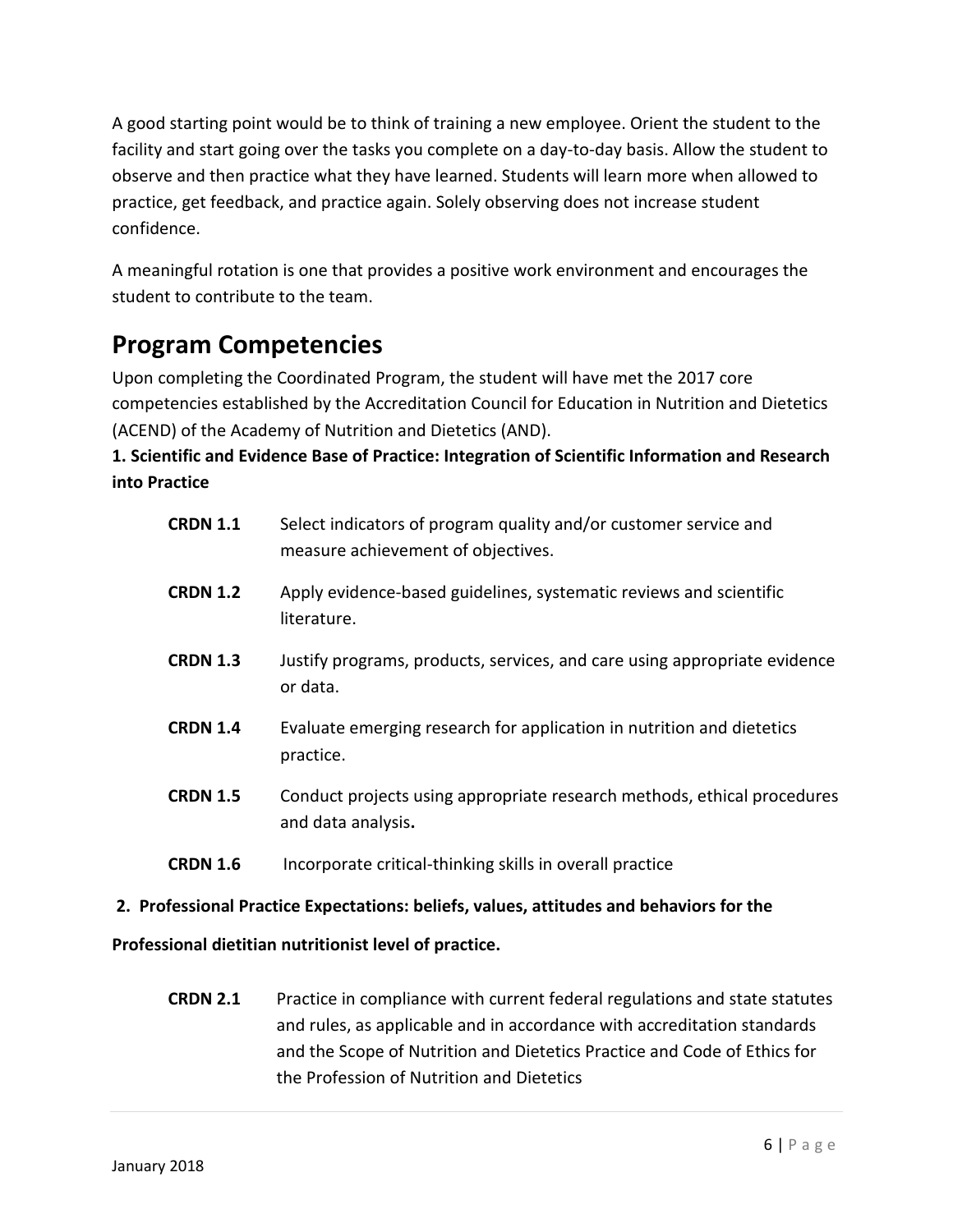- **CRDN 2.2** Demonstrate professional writing skills in preparing professional communications.
- **CRDN 2.3** Demonstrate active participation, teamwork and contributions in-group settings.
- **CRDN 2.4** Functions as a member of interprofessional teams.
- **CRDN 2.5** Assign duties to NDTRs and/or support personnel as appropriate.
- **CRDN 2.6** Refer clients and patients to other professionals and services when needs are beyond individual scope of practice.
- **CRDN 2.7** Apply Leadership skills to achieve desired outcomes.
- **CRDN 2.8** Demonstrate negotiation skills
- **CRDN 2.9** Participate in professional and community organizations
- **CRDN 2.10** Demonstrate professional attributes in all areas of practice.
- **CRDN 2.11** Show cultural competence/sensitivity in interactions with clients, colleagues and staff.
- **CRDN 2.12** Perform self-assessment and develop goals for self-improvement throughout the program.
- **CRDN 2.13** Prepare a plan for professional development according to Commission on Dietetics Registration guidelines.

#### **3. Clinical and Customer Services: development and delivery of information, products and services to individuals, groups and populations**

| <b>CRDN 3.1</b> | Perform the Nutrition Care Process and use standardized nutrition<br>language for individuals, groups and populations of differing ages and<br>health status, in a variety of setting |
|-----------------|---------------------------------------------------------------------------------------------------------------------------------------------------------------------------------------|
| <b>CRDN 3.2</b> | Conduct nutrition focused physical exams.                                                                                                                                             |
| <b>CRDN 3.3</b> | Demonstrate effective communications skills for clinical and customer<br>services in a variety of formats ad settings.                                                                |
| <b>CRDN 3.4</b> | Design, implement and evaluate presentations to a target audience.                                                                                                                    |
| <b>CRDN 3.5</b> | Develop nutrition education materials that are culturally and age<br>appropriate and designed for the literacy level of the audience,                                                 |
| <b>CRDN 3.6</b> | Use effective education and counseling skills to facilitate behavior<br>change.                                                                                                       |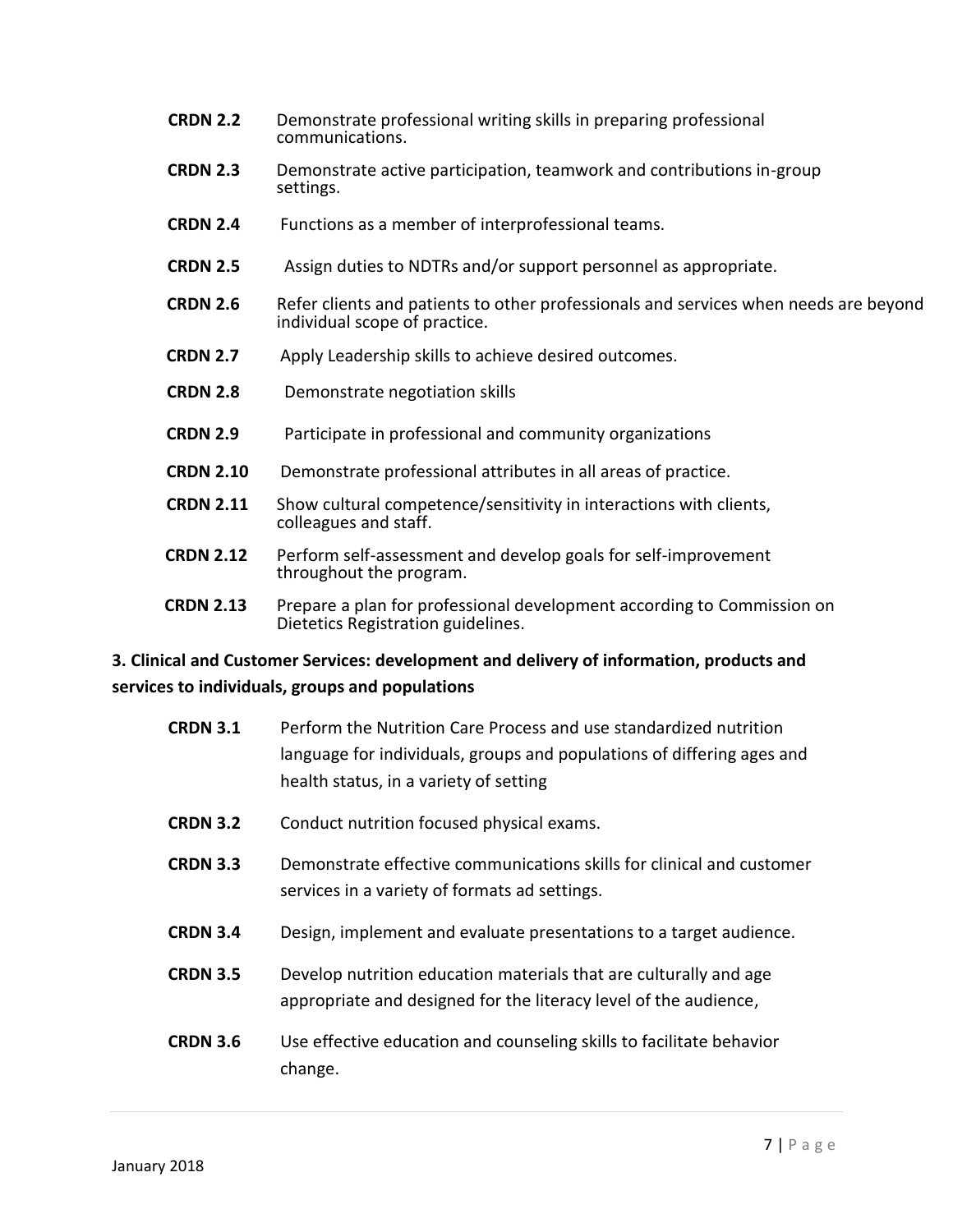**4. Practice Management and Use of Resources: strategic application of principles of management and systems in the provision of services to individuals and organizations**

| <b>CRDN 4.1</b>  | Participate in management of human resources                                                                                                                                                  |
|------------------|-----------------------------------------------------------------------------------------------------------------------------------------------------------------------------------------------|
| <b>CRDN 4.2</b>  | Perform management functions related to safety, security and sanitation<br>that affect employees, customers, patients, facilities, and food                                                   |
| <b>CRDN 4.3</b>  | Conduct clinical and customer service quality management activities.                                                                                                                          |
| <b>CRDN 4.4</b>  | Apply current nutrition informatics to develop, store, retrieve and<br>disseminate information and data.                                                                                      |
| <b>CRDN 4.5</b>  | Analyze quality, financial and productivity data for use in planning.                                                                                                                         |
| <b>CRDN 4.6</b>  | Propose and use procedures as appropriate to the practice setting to<br>promote sustainability, reduce waste and protect the environment.                                                     |
| <b>CRDN 4.7</b>  | Conduct feasibility studies for products, programs, or services with<br>consideration of costs and benefits.                                                                                  |
| <b>CRDN 4.8</b>  | Develop a plan to provide or develop a product, program or service that<br>includes a budget, staffing needs, equipment and supplies.                                                         |
| <b>CRDN 4.9</b>  | Explain the process for coding and billing for nutrition and dietetics<br>services to obtain reimbursement from public or private payers, fee-for-<br>service and value-based payment systems |
| <b>CRDN 4.10</b> | Analyze risk in nutrition and dietetics practice                                                                                                                                              |

# **Characteristics of the Student**

Students vary in their cultural backgrounds, skills, knowledge, personalities, level of maturity, strengths and weaknesses. These differences warrant different teaching methods among students. Students:

- 1. Are intelligent with lots of book knowledge but may have limited practical experience
- 2. Are enthusiastic and ready to practice
- 3. Have limited experience communicating within the work environment
- 4. Have limited team skills other than working with their peers
- 5. Have an untested work ethic
- 6. Are unsure of their abilities
- 7. May not know how to prioritize work in a business environment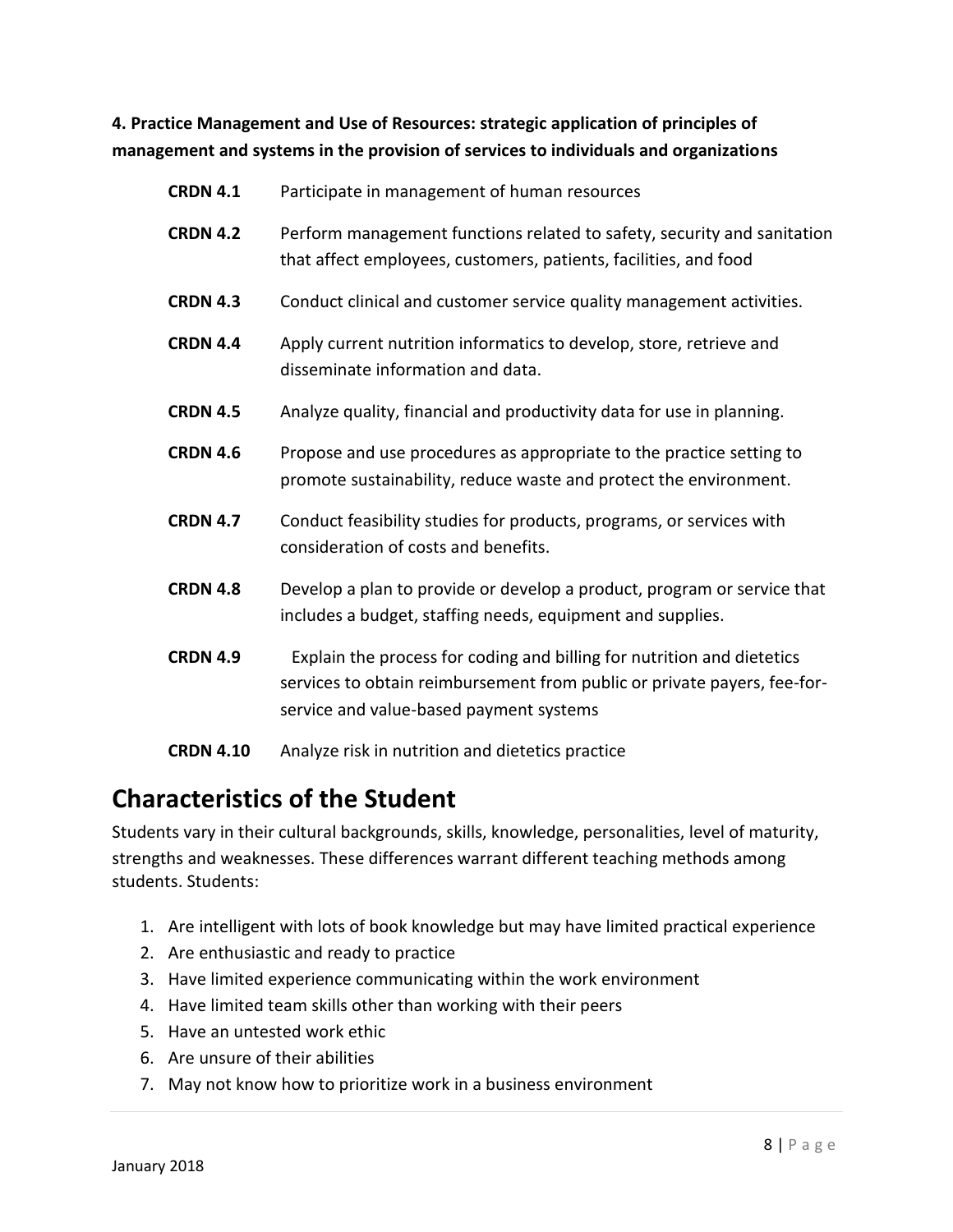- 8. Are idealistic. Often, they do not understand limitations imposed by reality
- 9. Have different modes of learning
- 10. Overall, want to learn and develop their skill set

### **Responsibilities of the Student**

- 1. Maintain liability insurance through Georgia State University
- 2. Exhibit professional conduct throughout the field experience by complying with the site's code of conduct and standards for professionalism as well as the AND Code of Ethics for the Profession of Dietetics
- 3. Arrive on time and dressed to code of the facility
- 4. Communicate issues immediately and effectively with the preceptor
- 5. Complete assignments in a timely manner

# **Evaluation**

Successful supervision includes a strong emphasis on evaluation. Evaluation is an important part of the learning process and should be viewed in a positive light. Evaluation communicates what the Coordinated Program student has done correctly and helps them identify things they need to work on.

Evaluation should occur in two ways during the student's rotation – formative evaluation (feedback) and performance evaluation. Feedback should be ongoing to help the student modify their skills and behaviors throughout the rotation. Feedback is part of the learning process and helps build student confidence. Feedback is most productive when it is provided in a positive, constructive and timely manner.

Performance evaluation is completed at the end of the rotation. The evaluation is included with the rotation syllabus provided to the student and the preceptor prior to the rotation start date. Please go over your evaluation with the student on the last day of their rotation. The evaluation assists the Coordinated Program student in identifying their strengths and areas of improvement. This should be a positive experience and should be communicated to the student in a positive way. This type of evaluation is also used by the program director to assist in strengthening the student for future rotations.

Preceptors need to be very specific in their reinforcement and suggestions for improvement. Students provide beneficial feedback of preceptors as well and submit the evaluation to the program director. By learning Coordinated Program student's views, the preceptor can determine if s/he is truly being an effective preceptor. Remember that what is obvious to you, as a seasoned professional, is not always obvious to a student. Strive to be clear and consistent with your expectations. The program director compiles preceptor evaluations annually and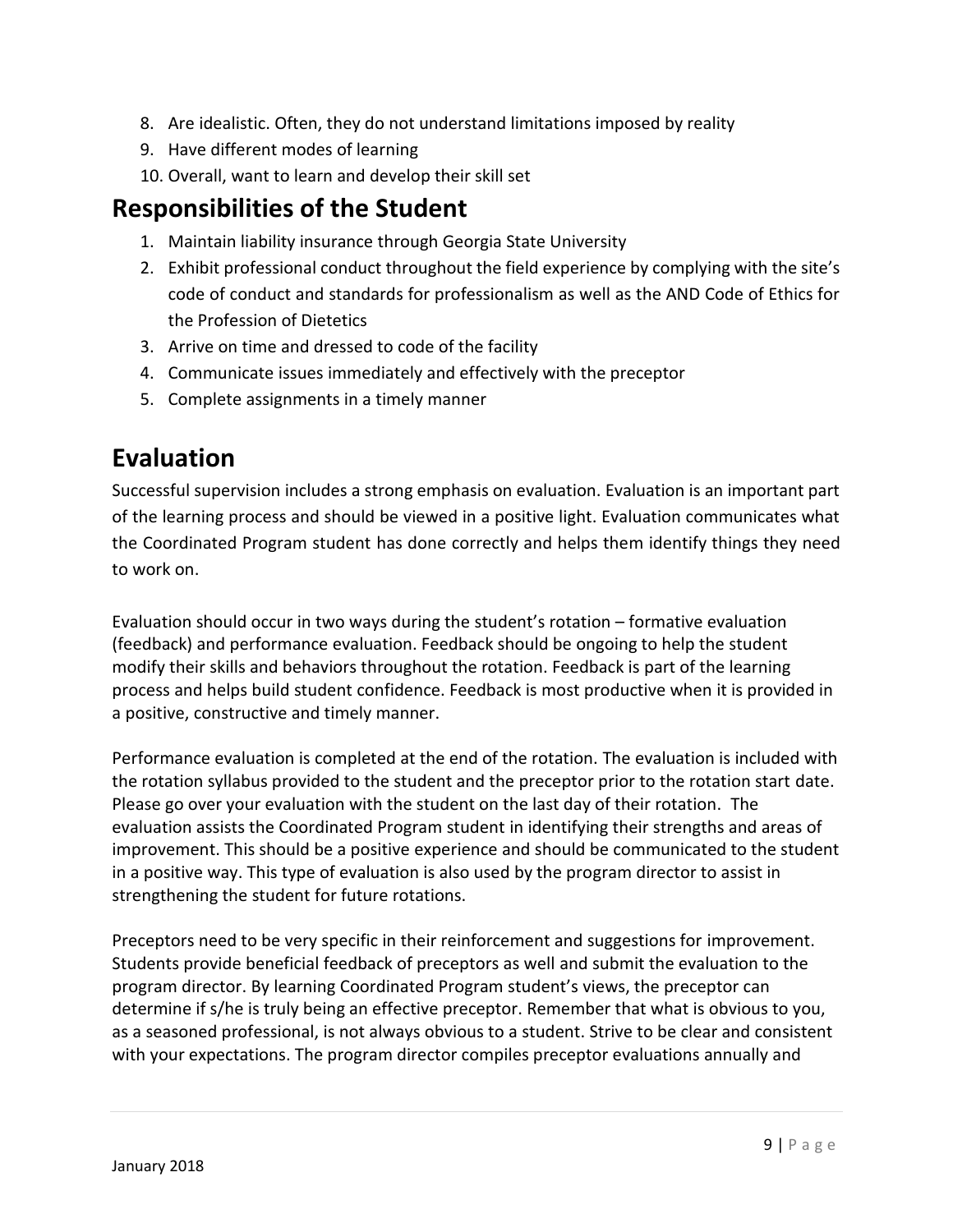submits them to the preceptors. If you would like feedback sooner, feel free to reach out to Jessica Todd at 404-413-1237 or [jjohnson22@gsu.edu.](mailto:jjohnson22@gsu.edu)

Confronting poor performance as soon as possible is essential in the development of the Coordinated Program student. Delaying or ignoring evaluation of a problem can lead the student to believe he/she is doing a satisfactory job. Students who are evaluated and corrected early on have fewer difficulties in performance later. It is unfair for a preceptor to tell a student very little about his/her performance and then give a highly critical evaluation at the end.

Through the use of feedback and productive evaluation the student should leave the rotation confident and possessing a higher level of knowledge.

# **Handling Difficult Situations**

Difficult situations may be a result of:

- 1. Inadequate knowledge prior to the rotation
- 2. Skill deficiencies
- 3. Personality difficulties
- 4. Situation difficulties (e.g., a Coordinated Program student may have personal experiences resulting in difficulties working in certain settings)
- 5. Cultural differences
- 6. On-going medical problems
- 7. Lack of self-confidence

The Coordinated Program's selection process is very competitive and eliminates many potential problems with students. Faculty consistently evaluate students throughout the program to help identify potential problem areas and implement a plan of correction. Even with the best efforts of the faculty and preceptors, problems may occur.

Suggestions for dealing with difficult situations:

- 1. Frequent, ongoing evaluation so that Coordinated Program students know exactly what areas need strengthening.
- 2. Problems should be identified and dealt with as early as possible.
- 3. Make consequences of actions clear to the student from the beginning.
- 4. Rules and expectations should be communicated early.
- 5. For knowledge deficiencies, students can be given extra reading to do outside of the rotation.
- 6. For situation difficulties, talk to the student about feelings that make them apprehensive.